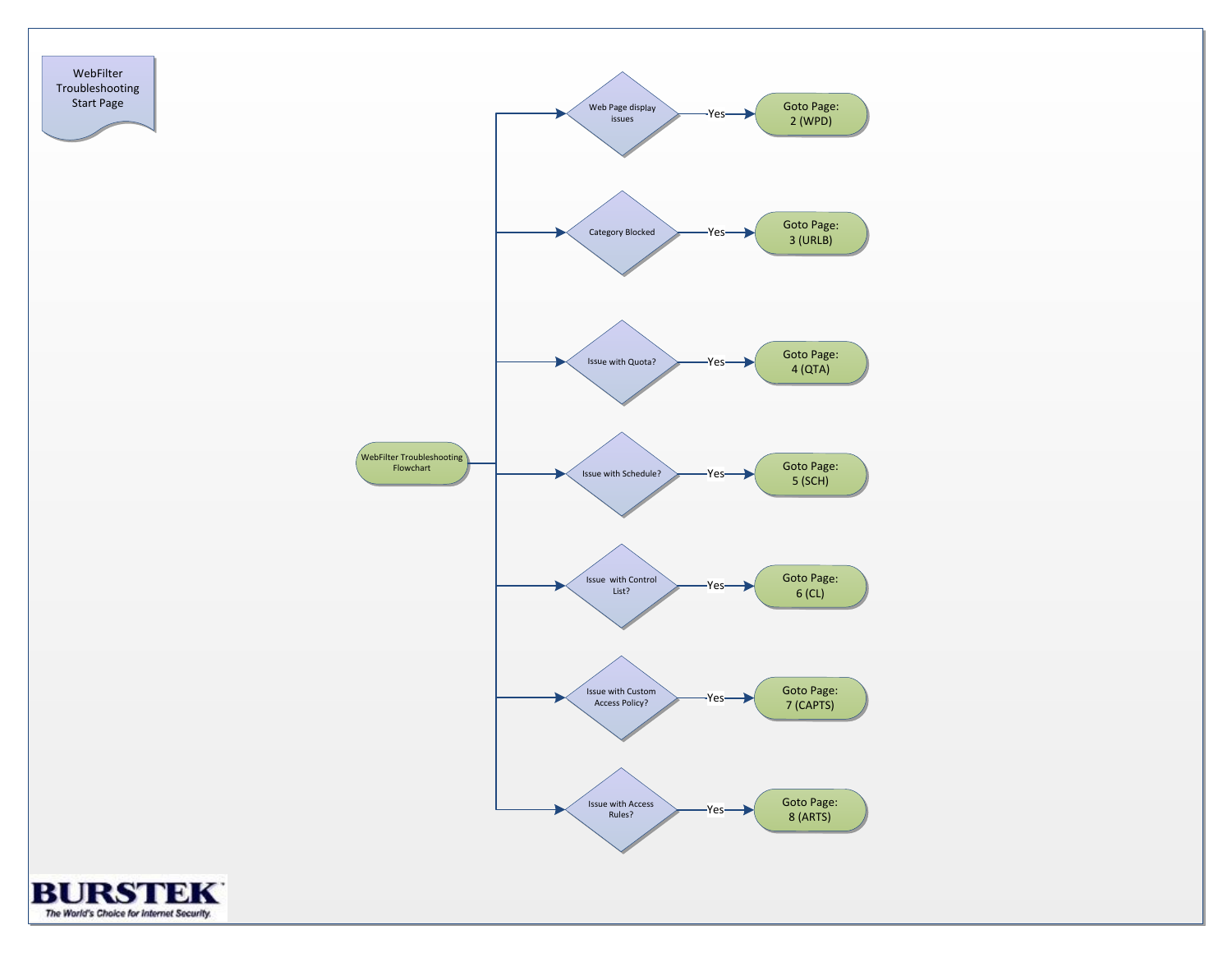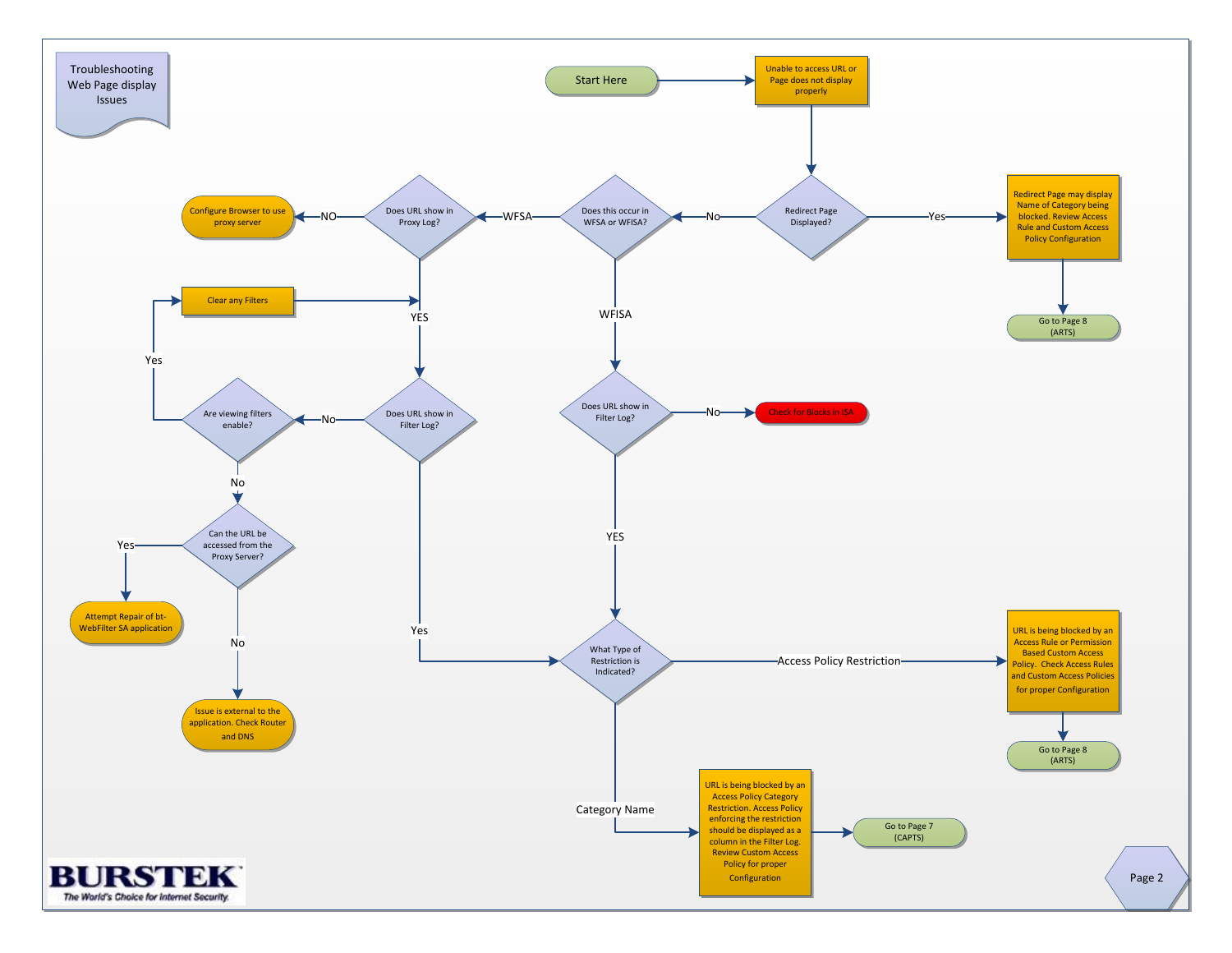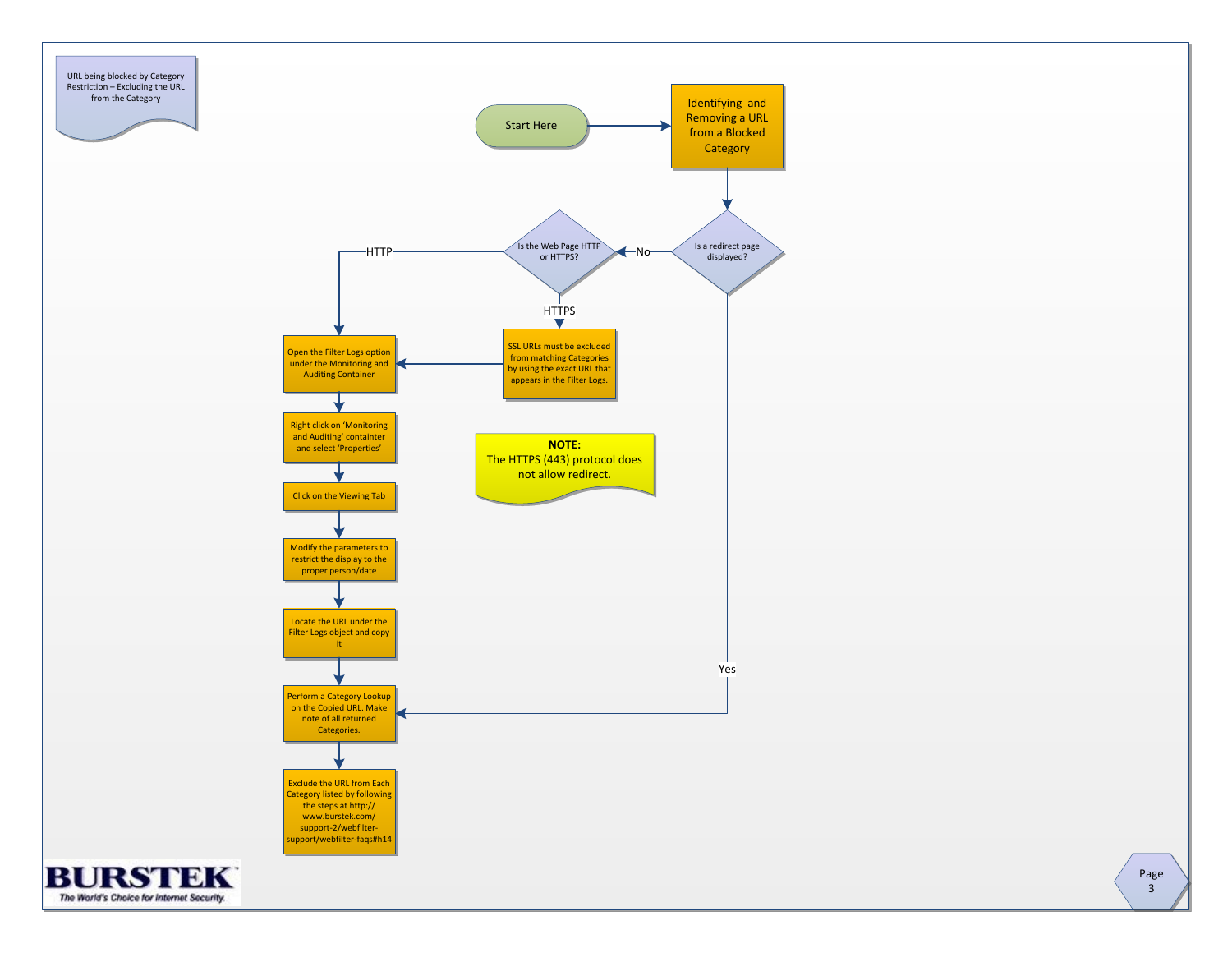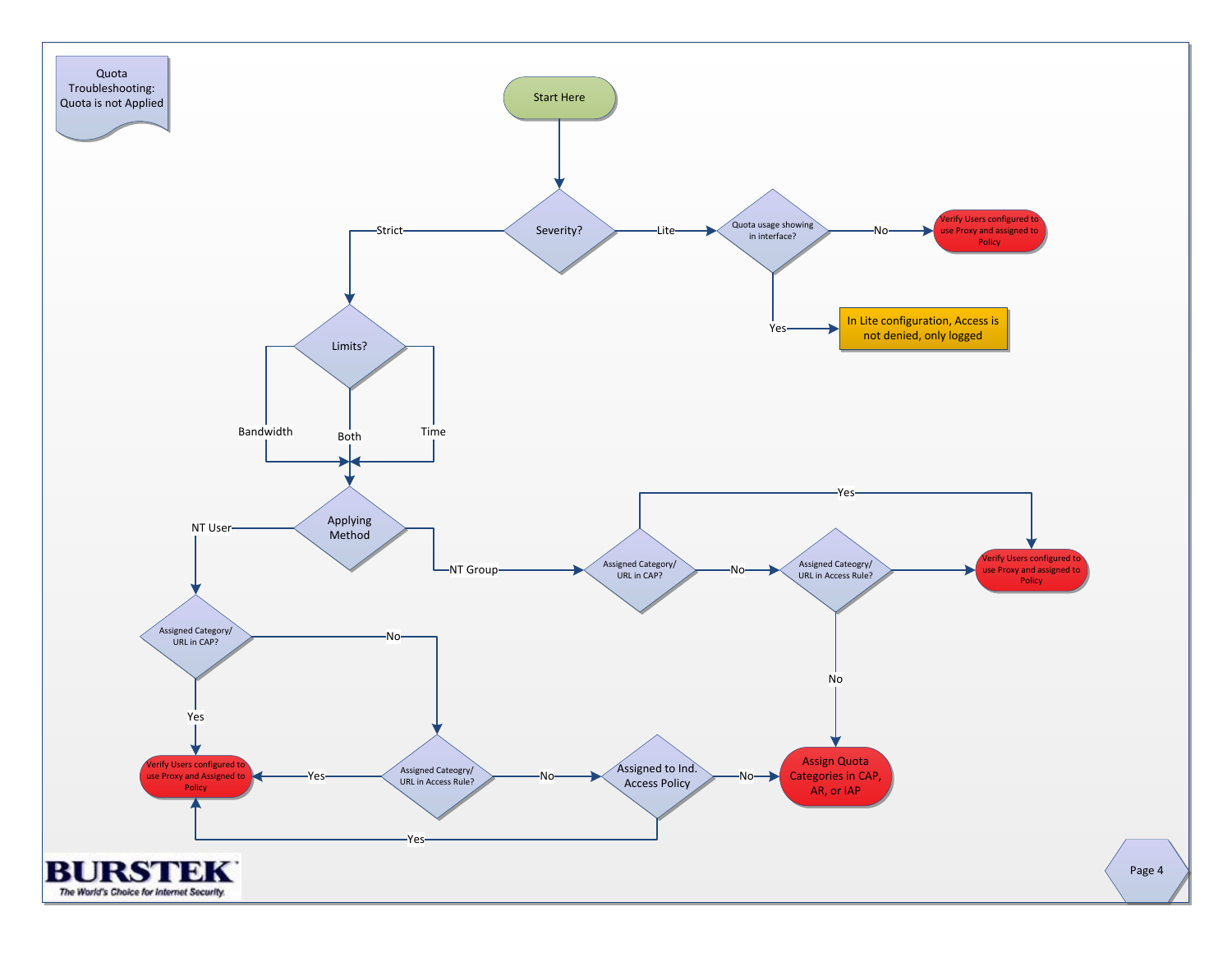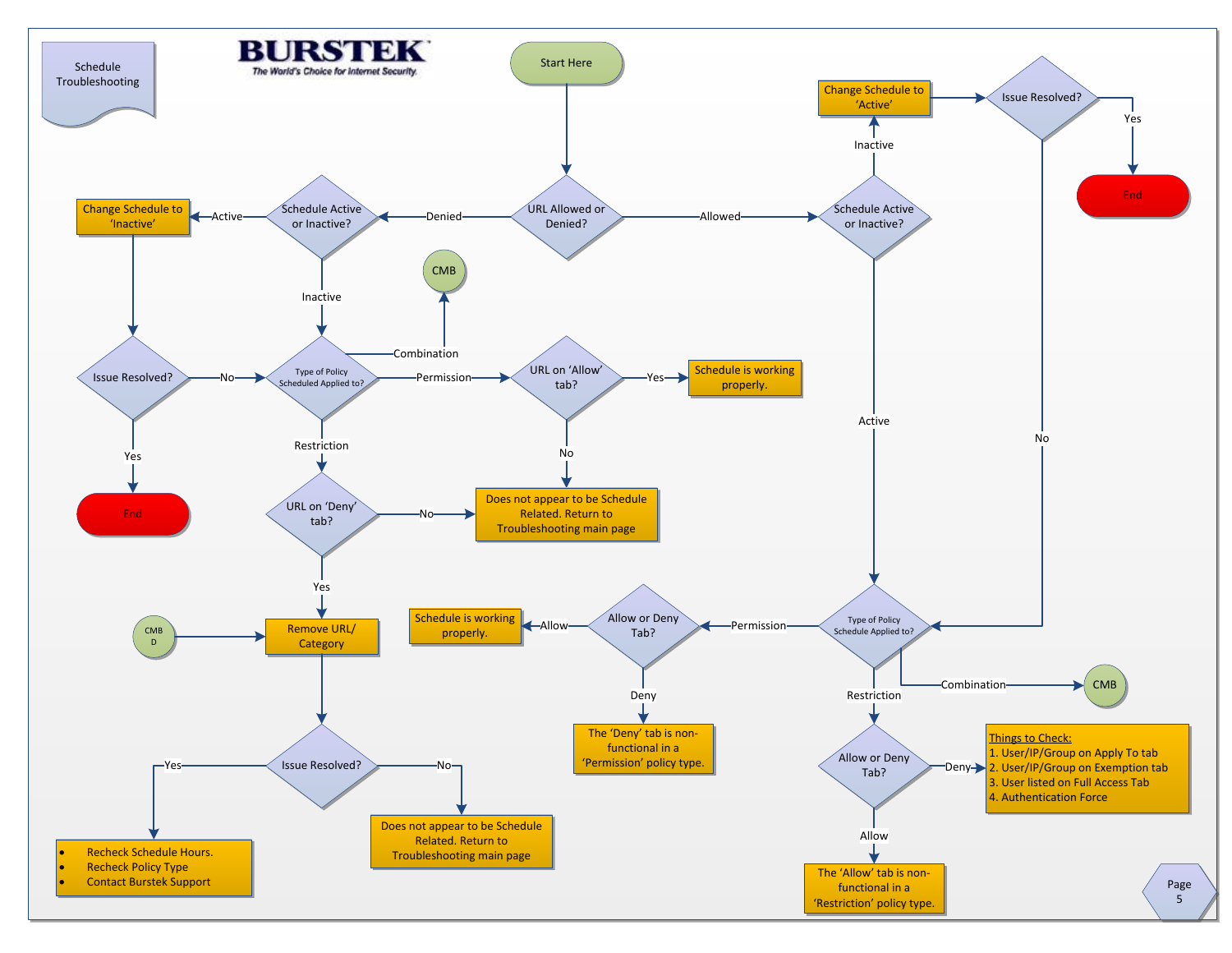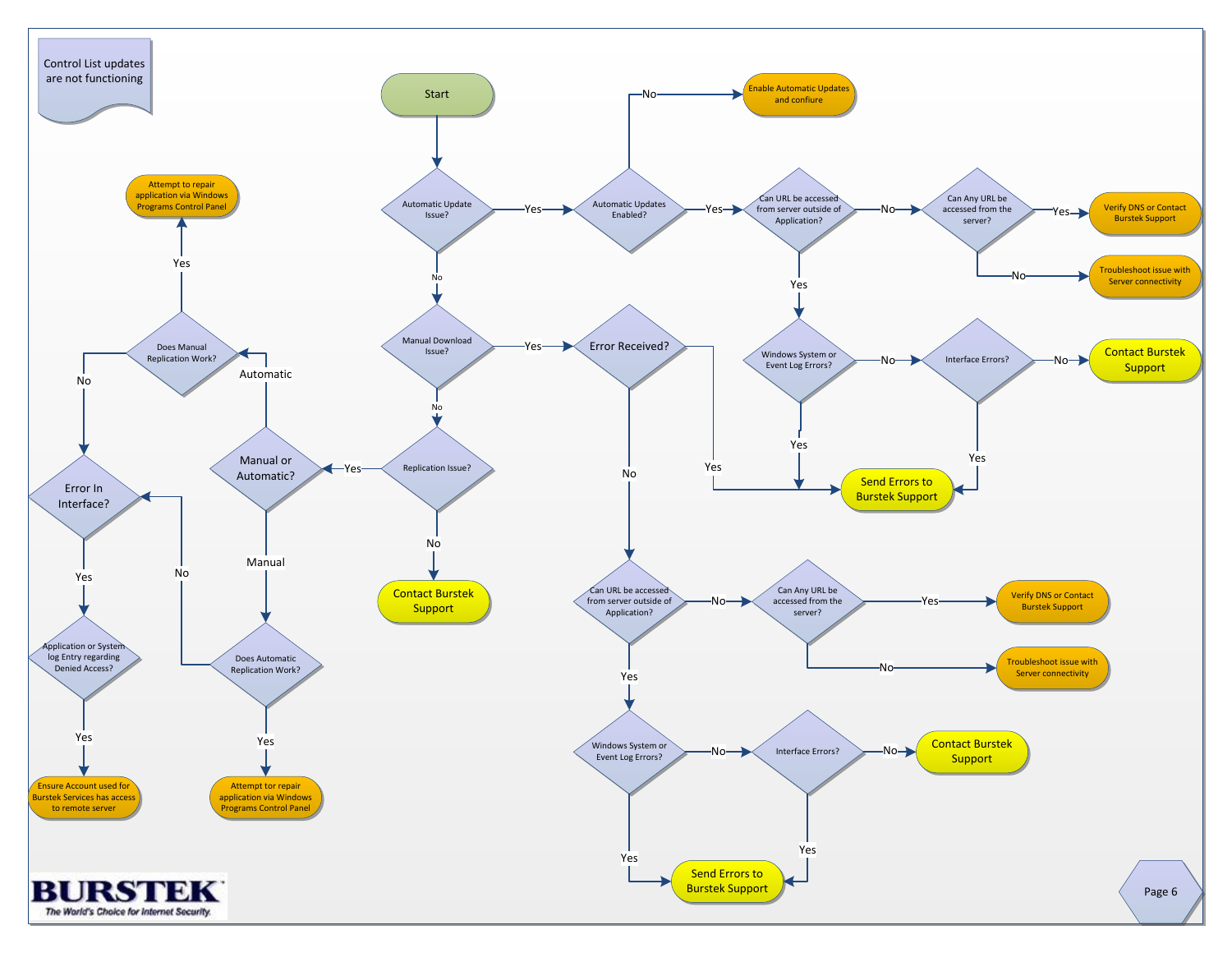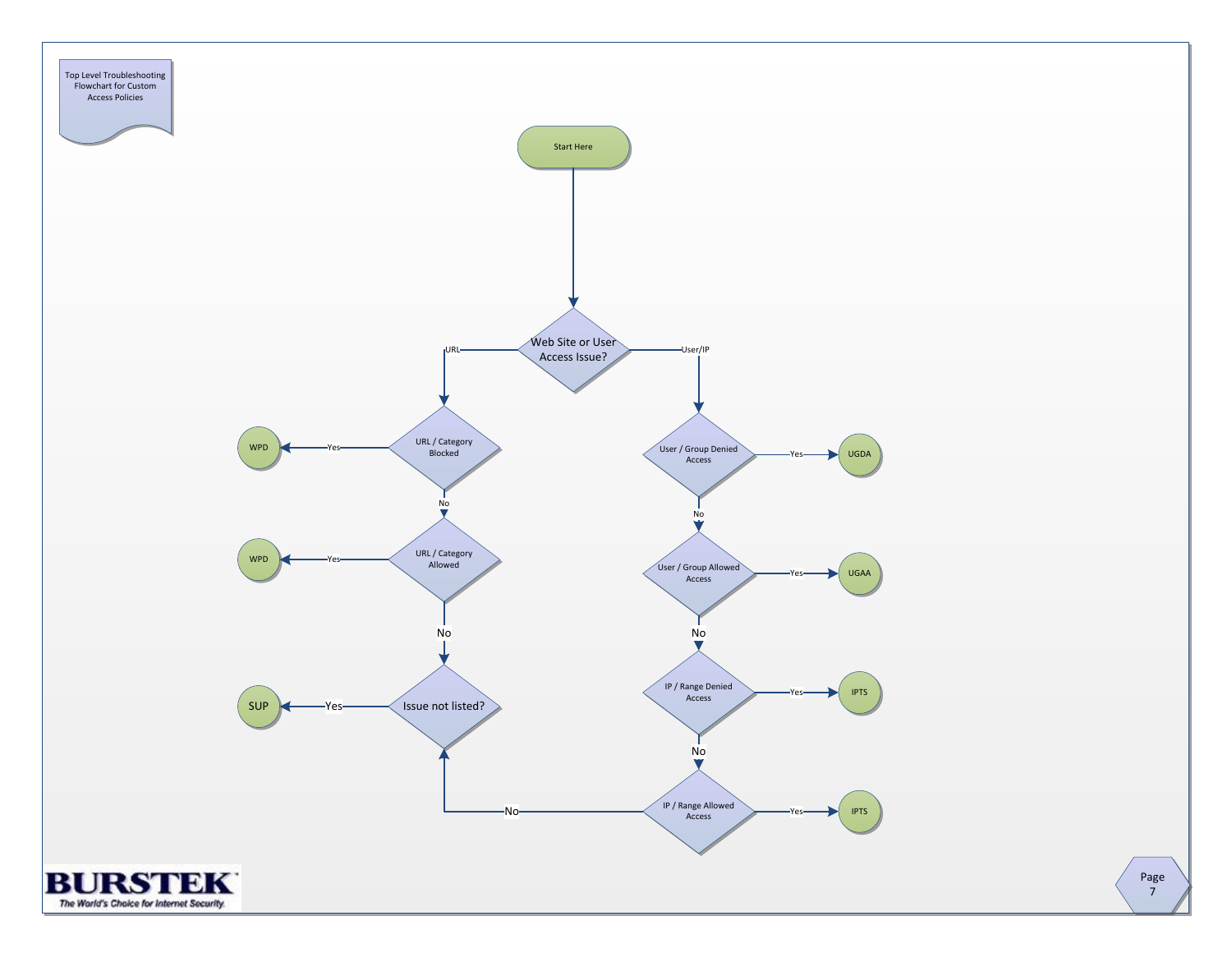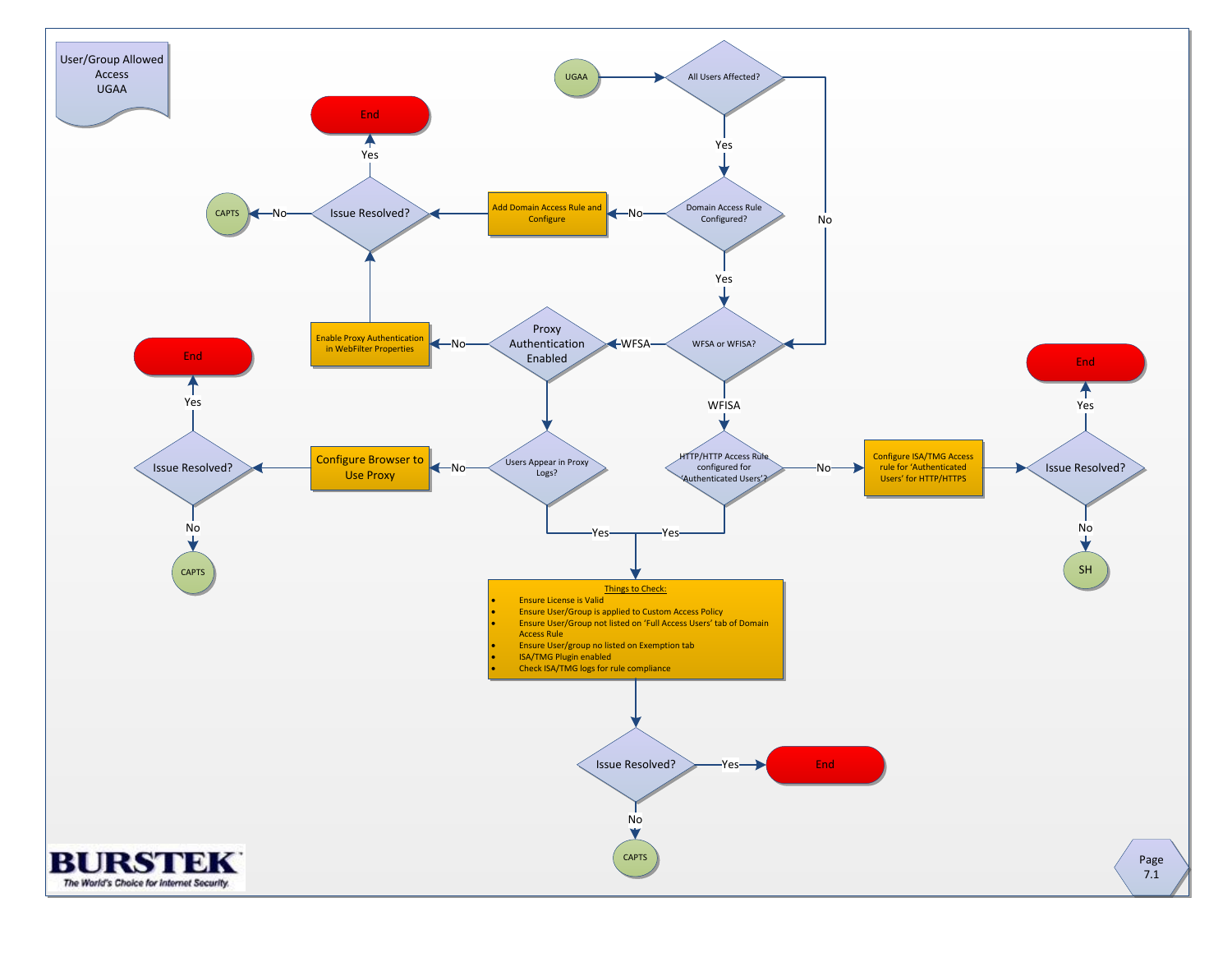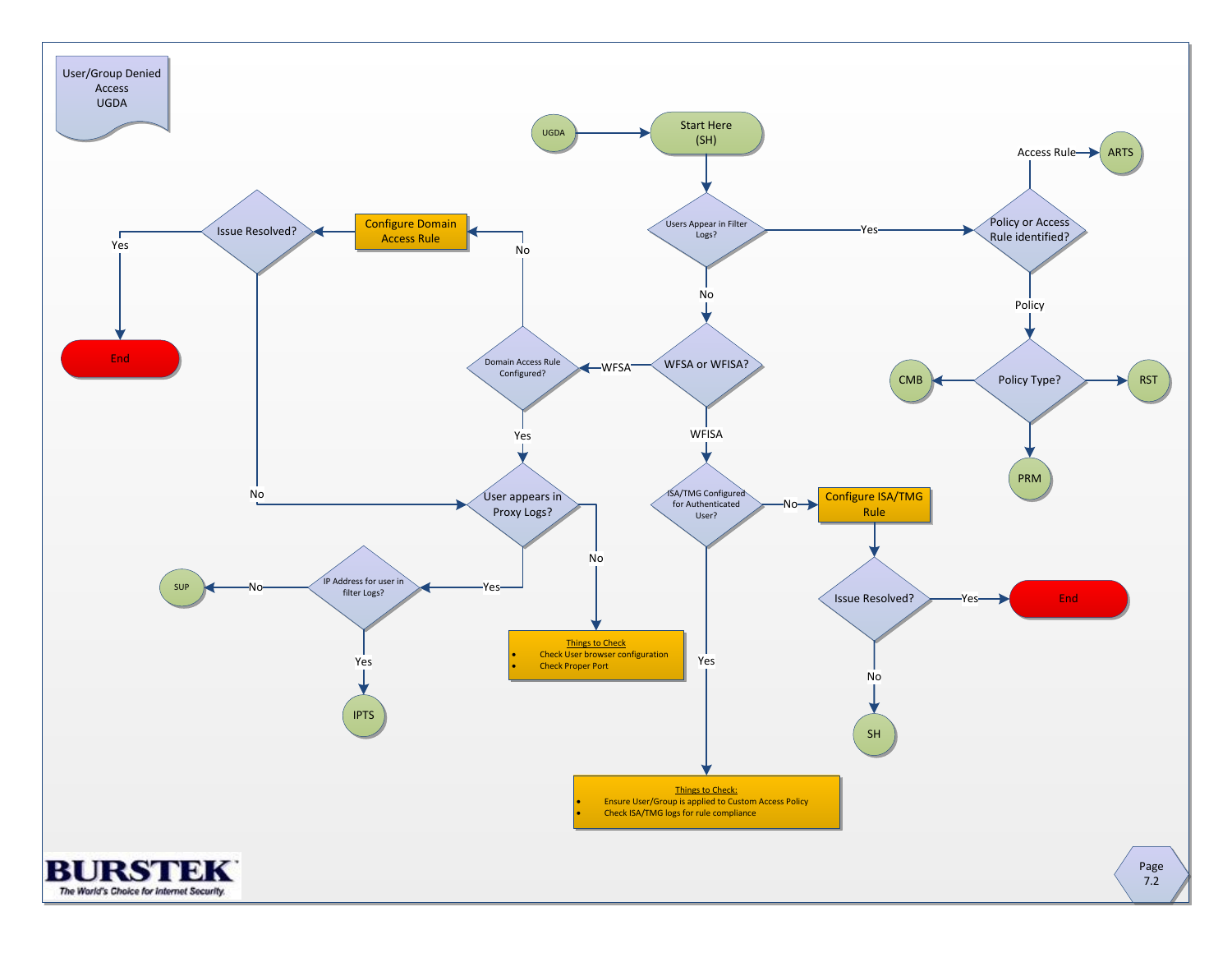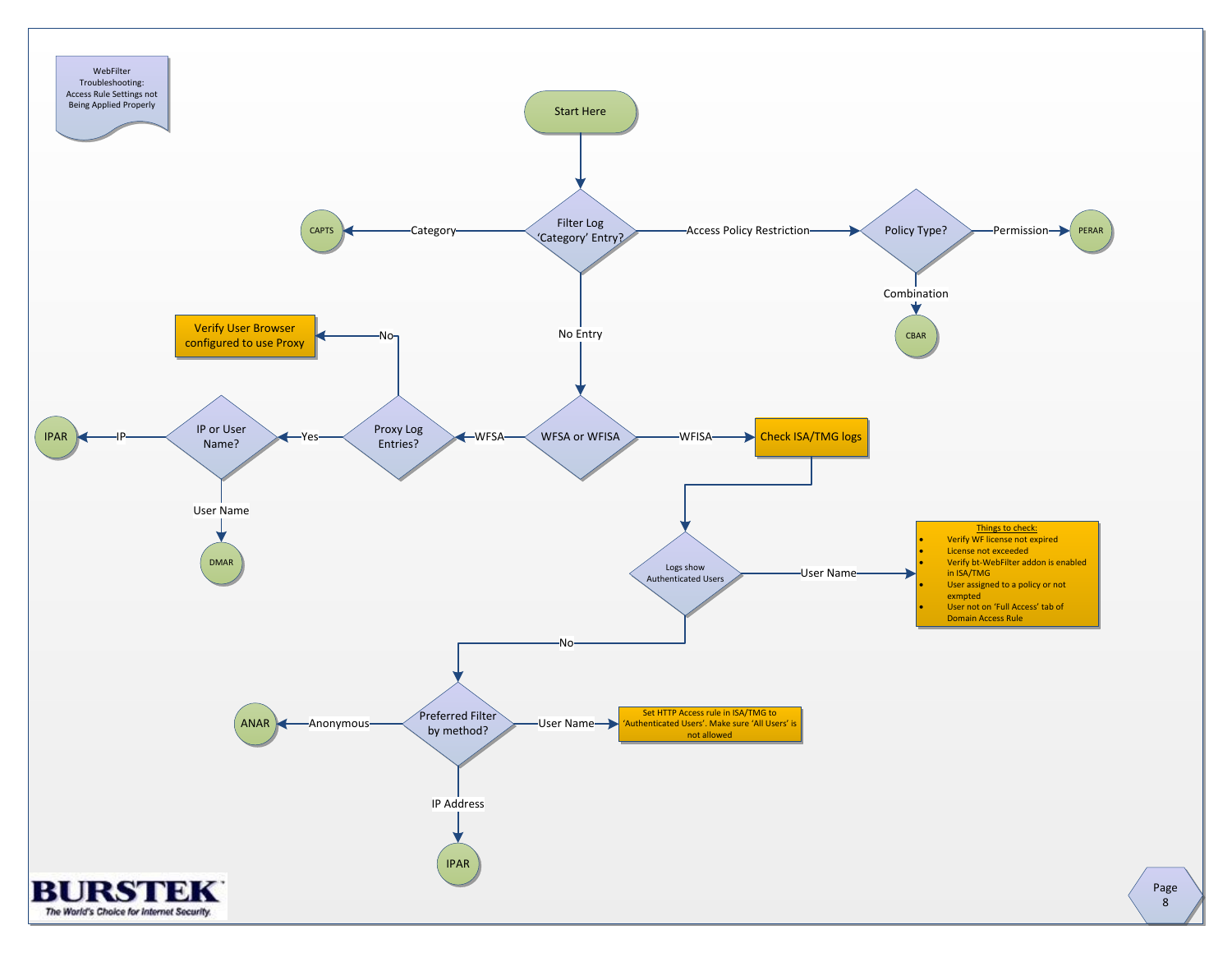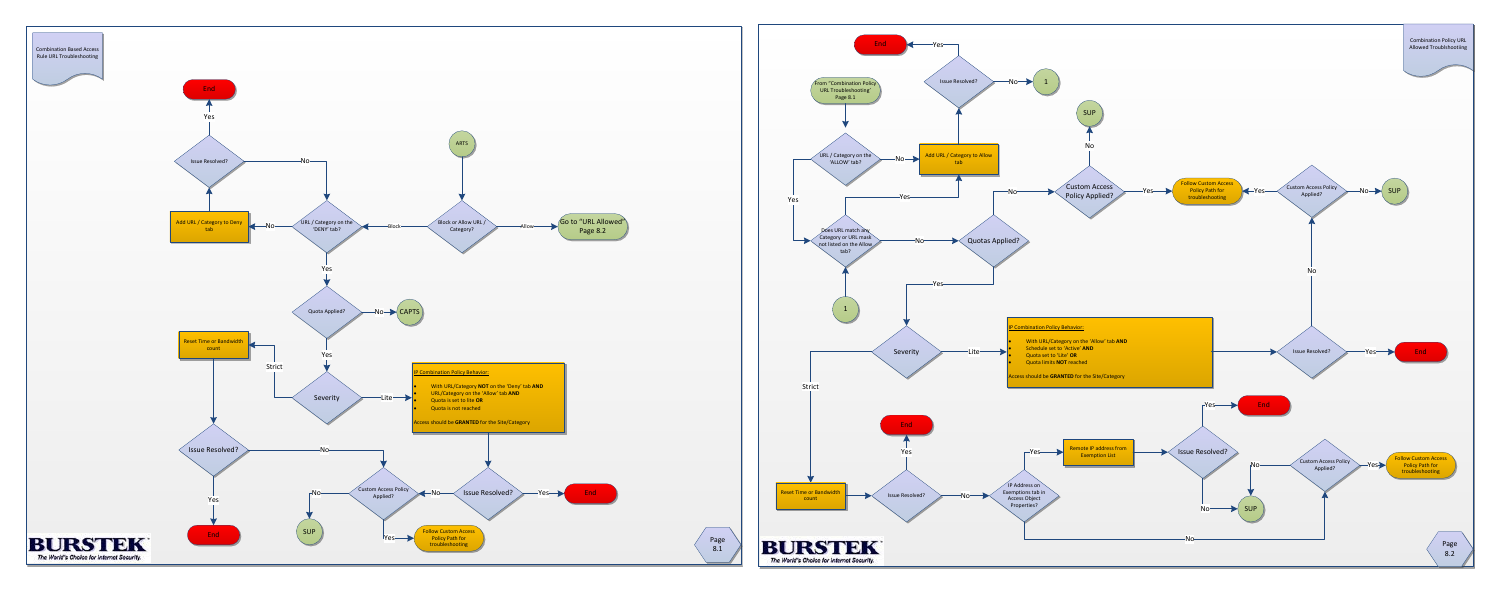



Page 8.3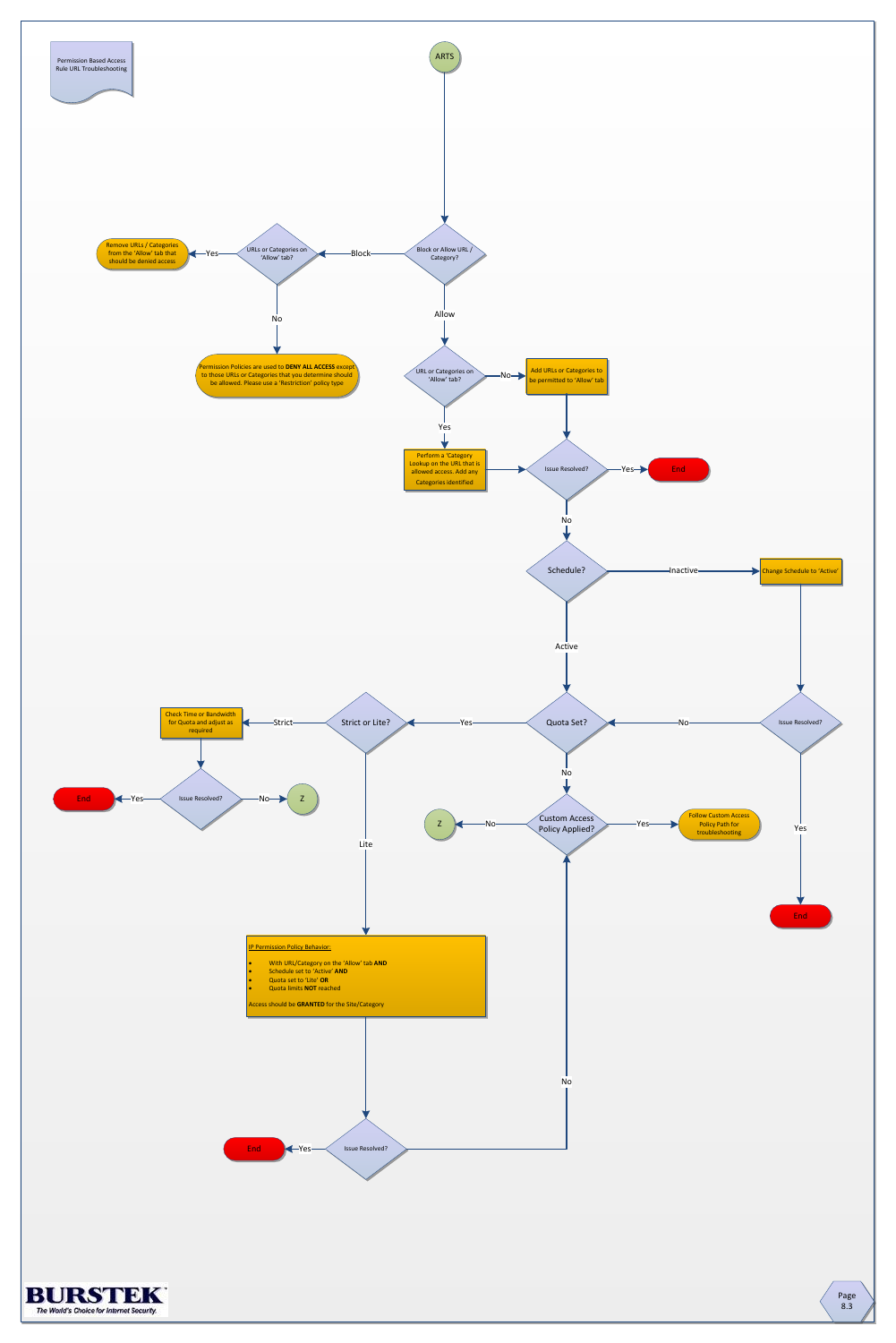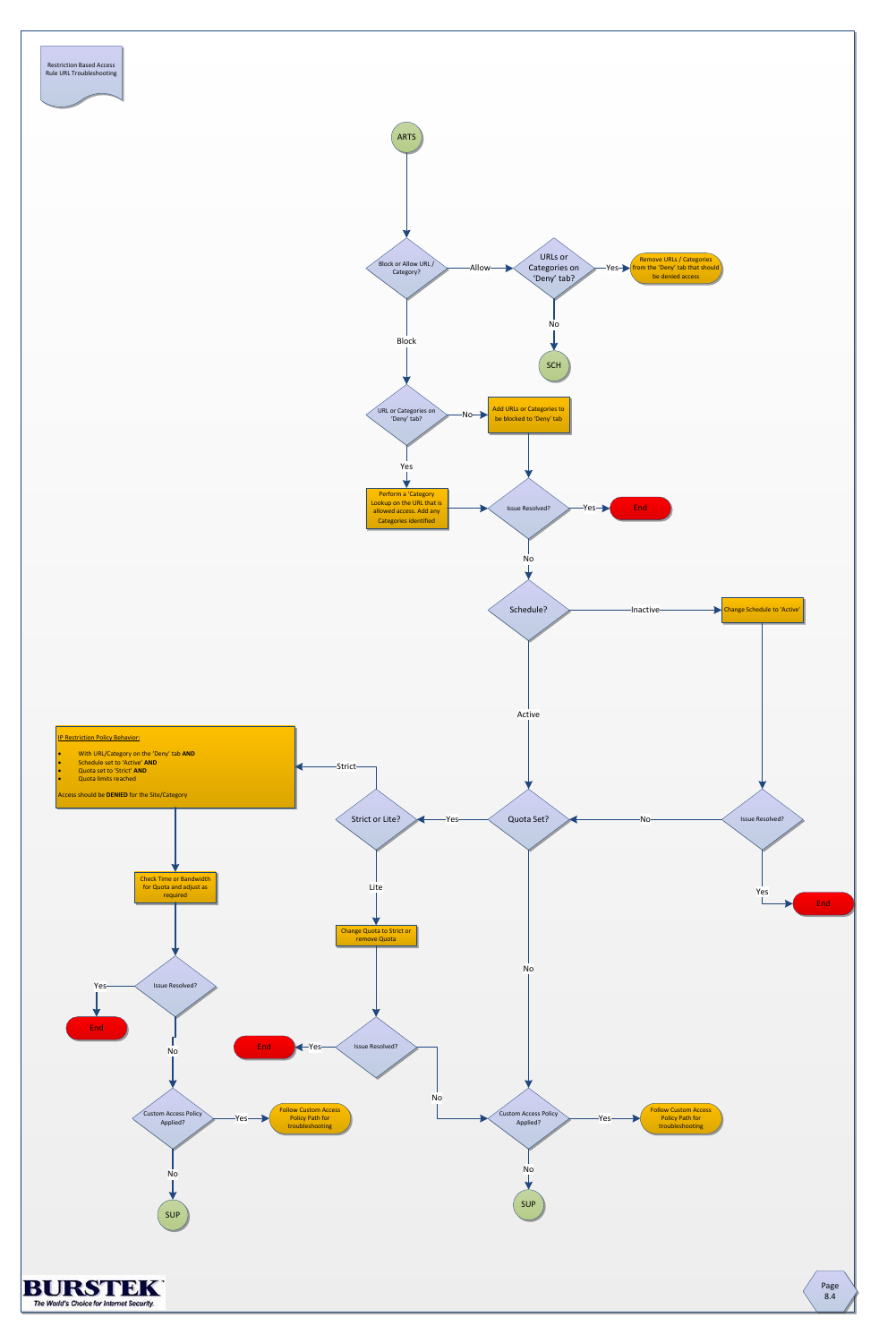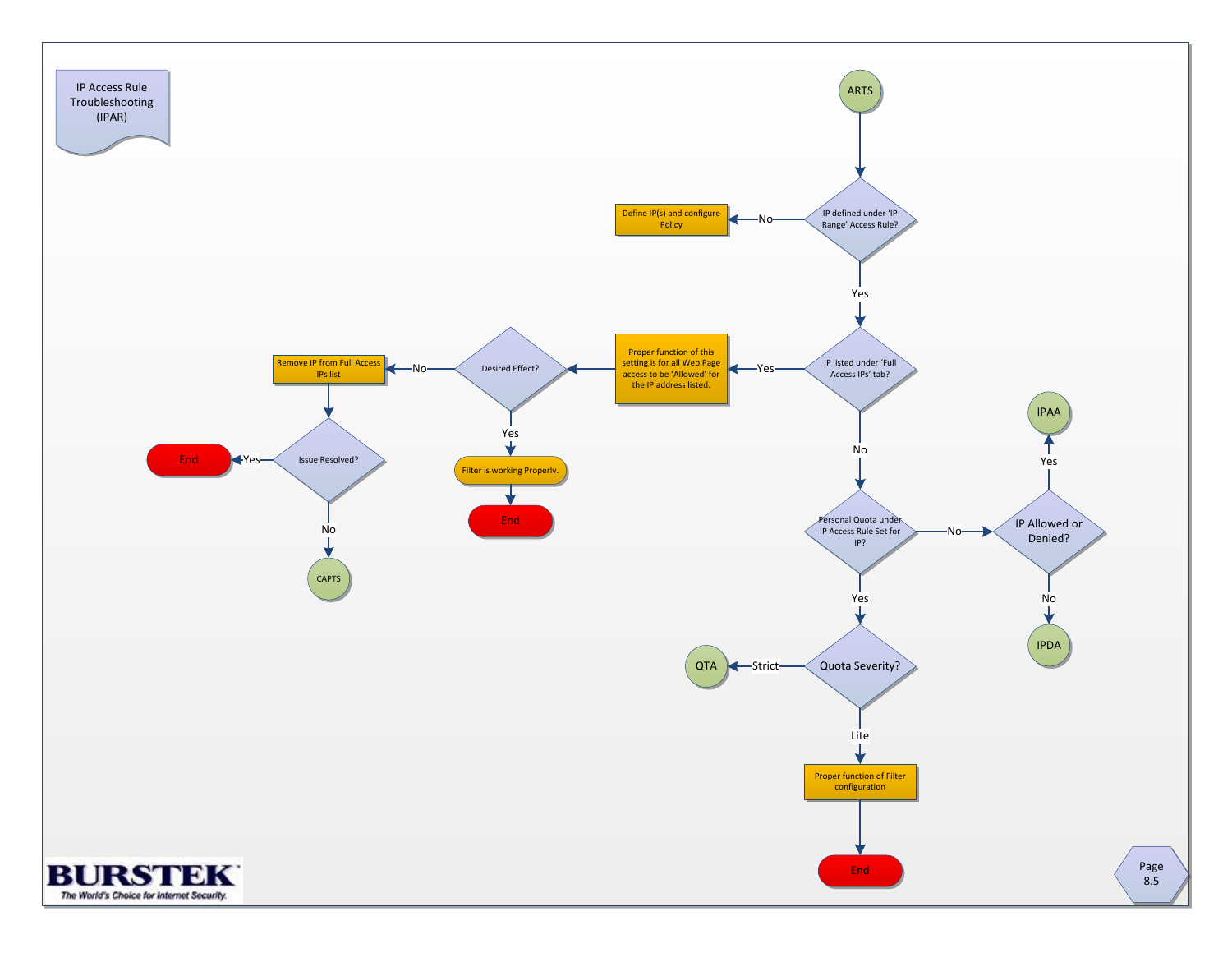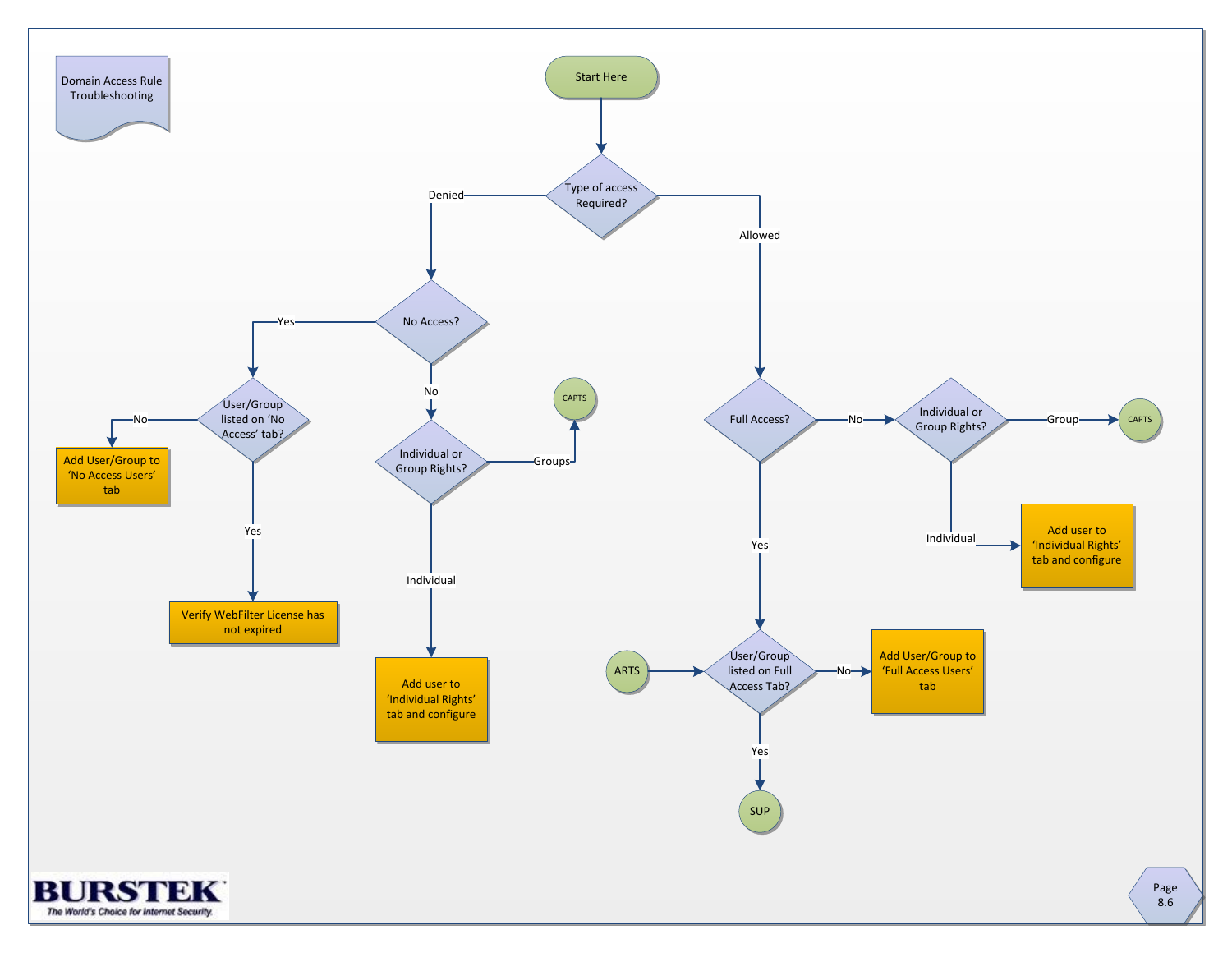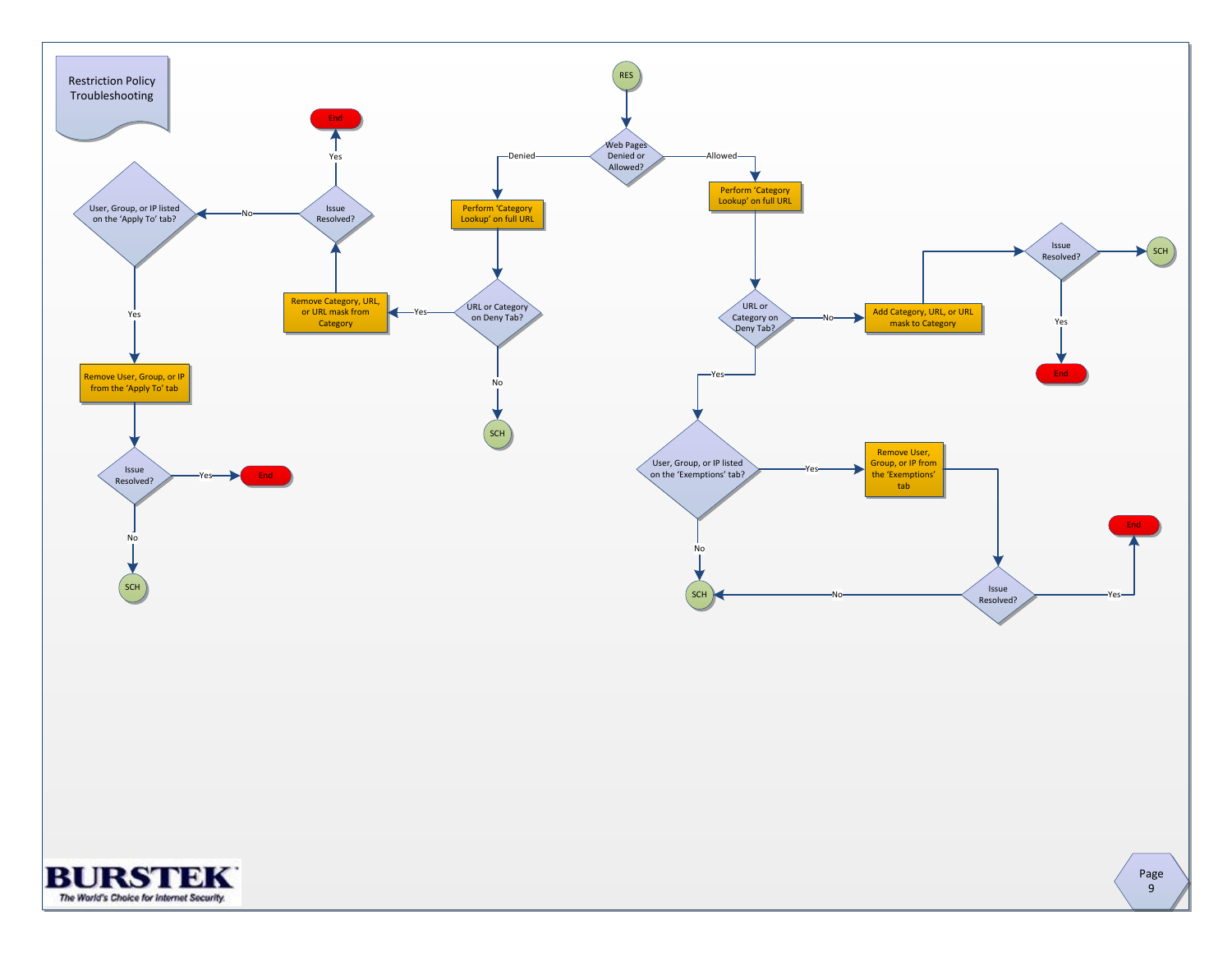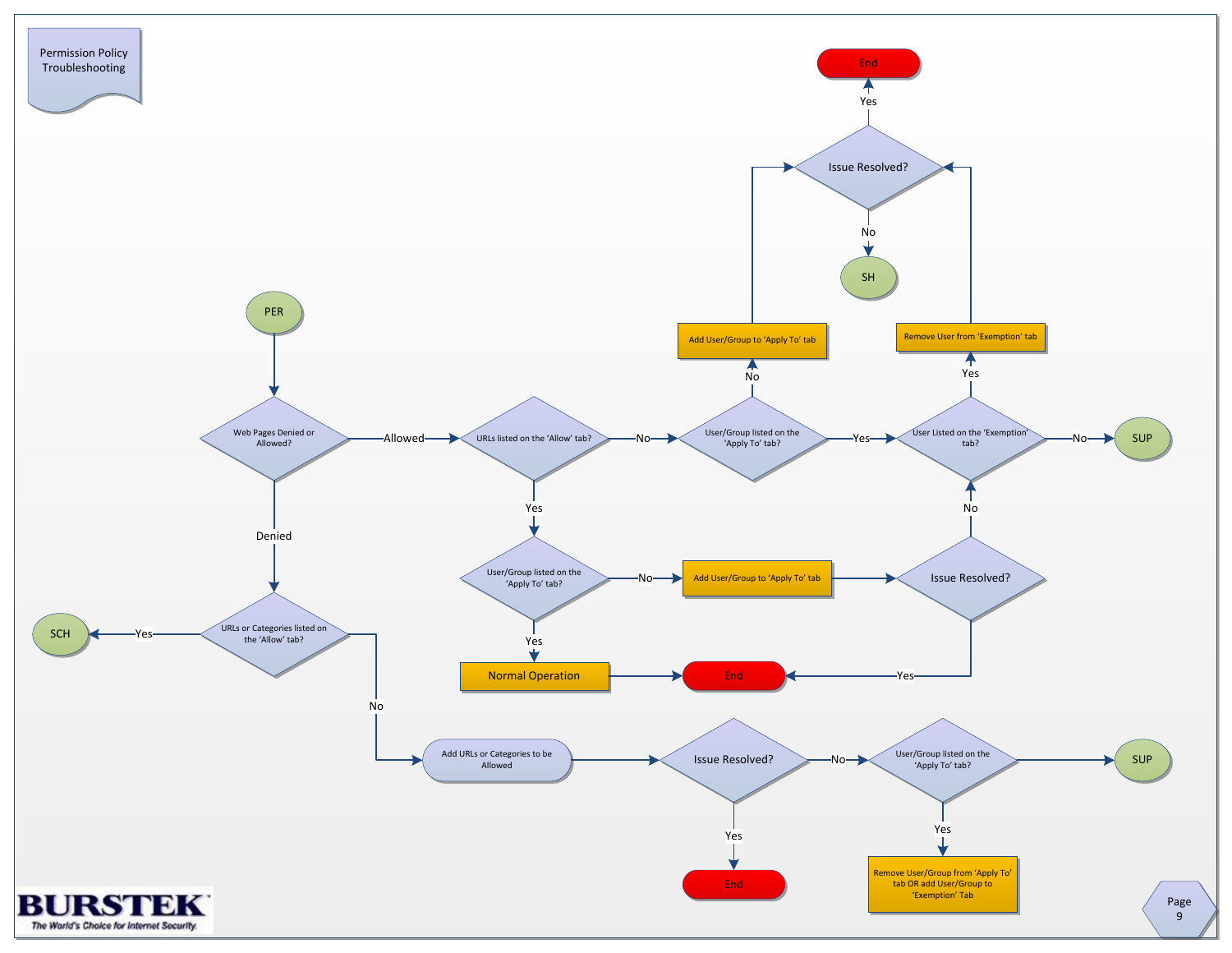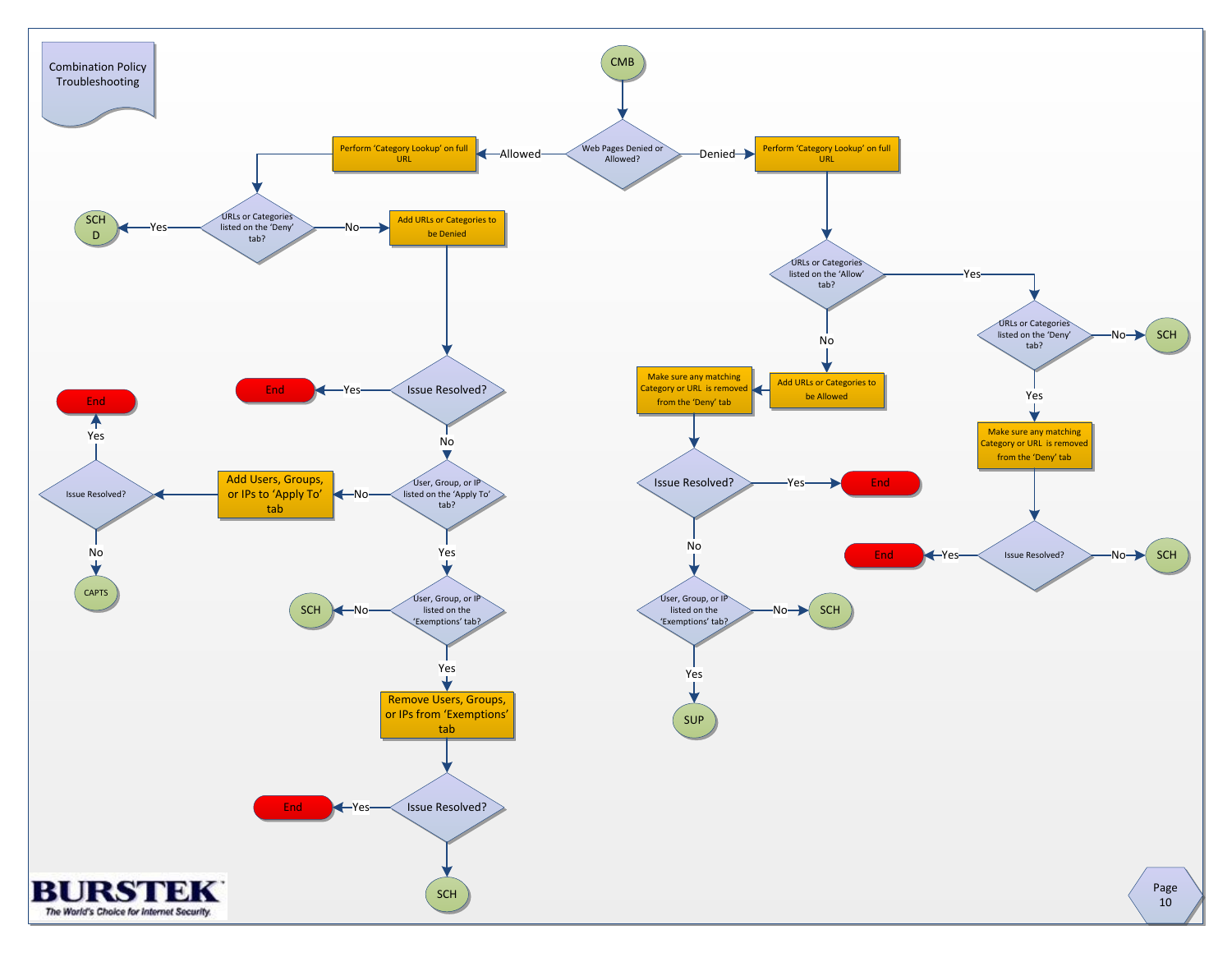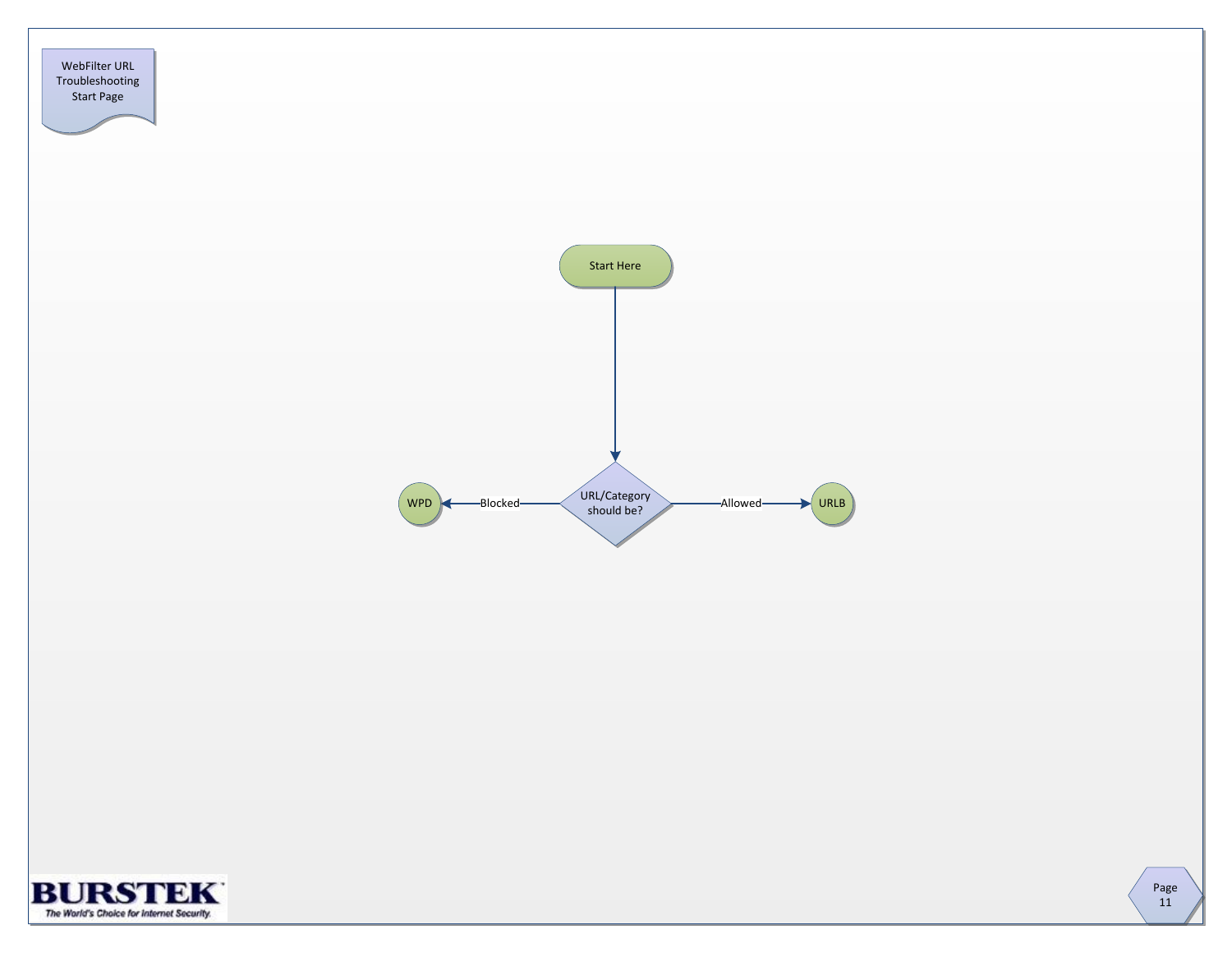